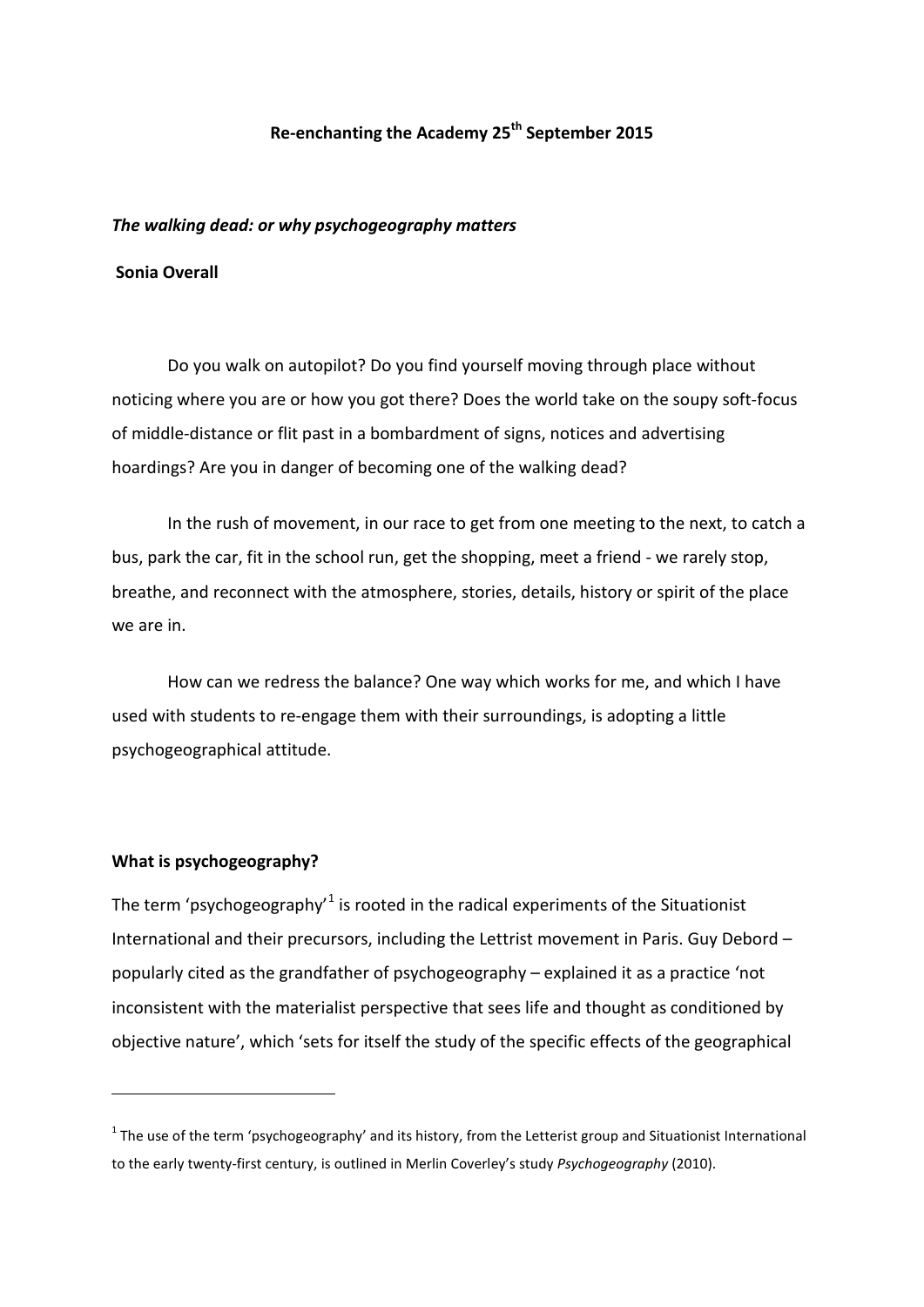environment (whether consciously organized or not) on the emotions and behaviour of individuals' (Debord 1955: 8). Key to the practice of psychogeography is the drift or dérive, 'a technique of rapid passage through varied ambiences'.

As a label, psychogeography has been through a repeated cycle of acceptance, rejection and popularisation over the last sixty or so years. In her introduction to *Walking Inside Out*, an anthology of writings on Contemporary British Psychogeography, Tina Richardson suggests that rather than using the term psychogeogra*phy*, we should think of 'psychogeograph*ies*'. Richardson states that the 'bricolage nature of psychogeography means that its influence for a specific group or individual will be vastly different from that of another' (Richardson 2015:3), something which is evident when one looks at the resulting practices. Psychogeography has a role in the work of artists, writers, protest groups, performers and just about anyone who uses walking 'with attitude' as part of their practice. It has been broken down, reworked and renamed continually, spawning subgroups of practitioners wishing to differentiate themselves: Richardson cites 'psychogeophysics' and 'cryptoforestry' as examples of this, as well as her own take on map use, 'schizocartography' (Richardson 2015: 18).

Regardless of fine differences, the umbrella of psychogeography is broad enough to keep its many followers dry as they tramp through labyrinthine streets and across open fields. I would like to see the redemption of the term, and I am sticking to it. Helpfully, Richardson proposes that we consider the historic influences of the psychogeography movement as 'a kind of toolbox for contemporary practitioners' (Richardson 2015:3). This is certainly what I do in my own work and teaching.

### **So much for the definitions: what is it in practice?**

In its broadest sense, psychogeography is a way of looking at place and our relationship with it. It's a two-way thing: we are influenced by our surroundings, but rather than blindly following whatever directions we are given, and simply 'zoning out', a psychogeographer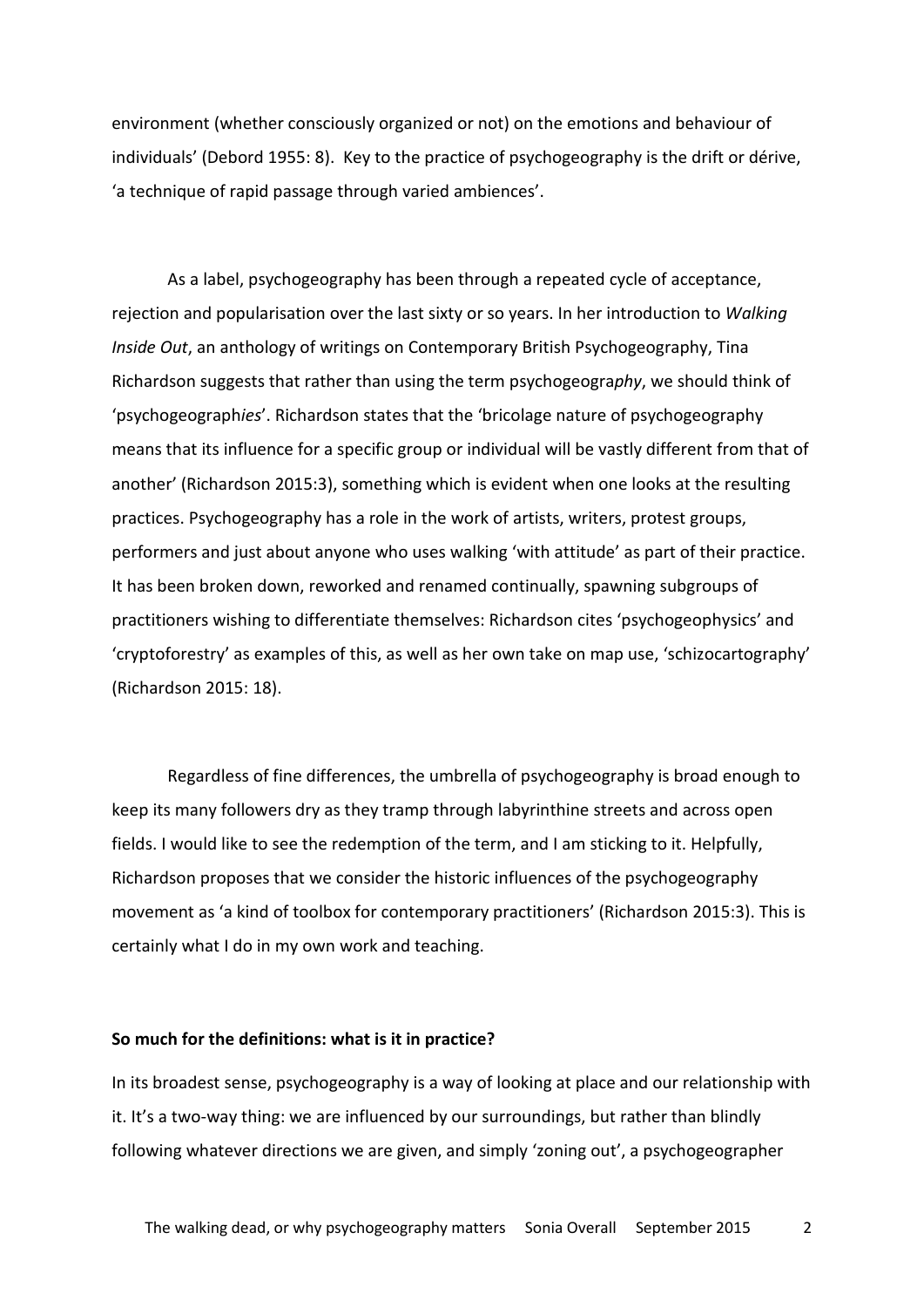will question, refuse and occasionally disobey. Psychogeography is driven by curiosity and a desire to experience place more fully, on many levels. A dérive, then, is attentive walking. It is more than a stroll, and less than a march. It is not about getting from A to B, but about taking a route that suggests itself as the walk progresses. It encourages the walker to experience place, taking time to explore routes away from the everyday. It is, at its most radical, a means of pedestrian protest that disobeys the rules of urban planning, and attempts to shatter the 'spectacle' of commercialised and municipal spaces that the Situationists rejected so strongly. It is primarily an urban pursuit but can be practiced anywhere. It reads and maps spaces across time, takes in the palimpsest of city streets and ancient byways. It is a process of defamiliarisation and re-enchantment, and I cannot recommend it too highly.

We all know that exercise is good for us, and walking is a form of exercise that requires, at most, a stout pair of shoes. Aside from the health benefits, and the sense of wellbeing that a stroll in the fresh air can give us, a recent scientific study has demonstrated that walking in the outdoors also increases our ability to think novel, creative thoughts. The study was carried out by Marily Oppezzo and Daniel Schwartz of Stanford University. In a report published last year in the *Journal of Experimental Psychology*, they summarised their findings:

Four studies demonstrate that walking increases creative ideation. The effect is not simply due to the increased perceptual stimulation of moving through an environment, but rather it is due to walking.

…Walking outside produced the most novel and highest quality analogies. The effects of outdoor stimulation and walking were separable. Walking opens up the free flow of ideas, and it is a simple and robust solution to the goals of increasing creativity and increasing physical activity…

…Walking also exhibited a residual effect on creativity. After people had walked, their subsequent seated creativity was much higher than those who had not walked.

Oppezzo and Schwartz 2014: 1142-1145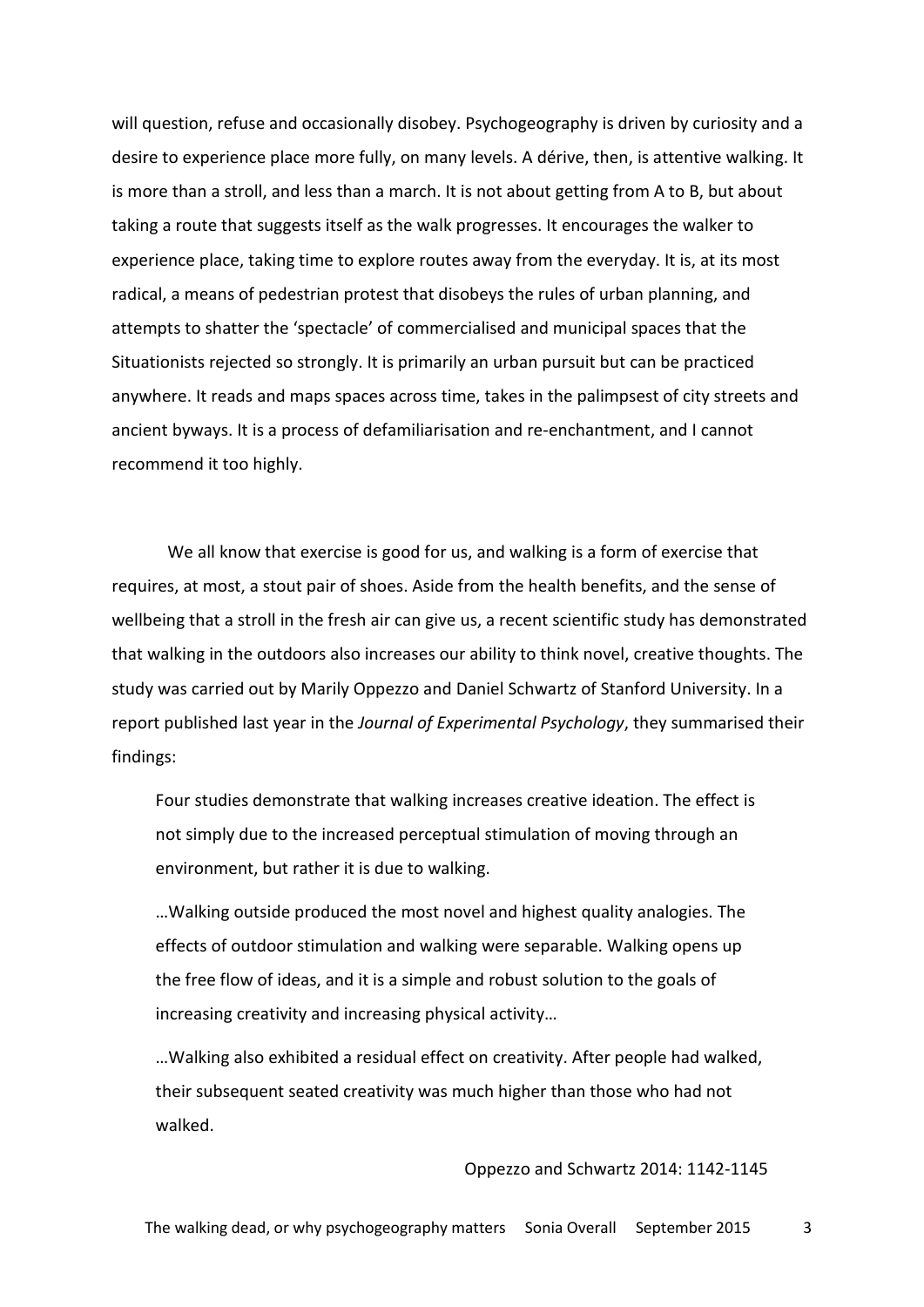So, walking outdoors helps us to think creatively. Psychogeography helps us to see the everyday afresh. The benefits of the wider practice are clear. There are also two strands of contemporary psychogeographical practice that I feel are particularly pertinent to the subject of this conference: Mythogeography and Deep Topography.

### **Mythogeography**

In 1997, a group of four performance artists - Stephen Hodge, Simon Persighetti, Phil Smith and Cathy Turner - established the company 'Wrights & Sites'. Originally interested in sitespecific performance, their projects gradually morphed into explorations of human responses to cities, landscape and walking. Their practice of 'disrupted walking' has a playful Dadaist approach to collaborative experience, intervention and what they refer to as 'spatial meaning-making' (http://mis-guide.com, the Wrights & Sites website).

Wrights & Sites increasingly used dérives in their work, moving away from performance and spectacle and adopting what member Phil Smith (also known as 'Crab Man' for his sideways approach to walking) termed 'Mythogeography'. Originally a misremembered version of the word psychogeography, Mythogeography gradually took on its own mantle of meanings. By 2004, what the term had come to signify is highly suggestive of an attempt to 're-enchant' place:

We have been exploring the potential of an approach to place through the lens of mytho-geography that places the fictional, fanciful, mistaken and personal on equal terms with factual, municipal history. It suggests performance through the participation of active spectators as researchers of the city, allowing authors and walkers to become equal partners in ascribing significance to place.

Hodge et al. 2004: 1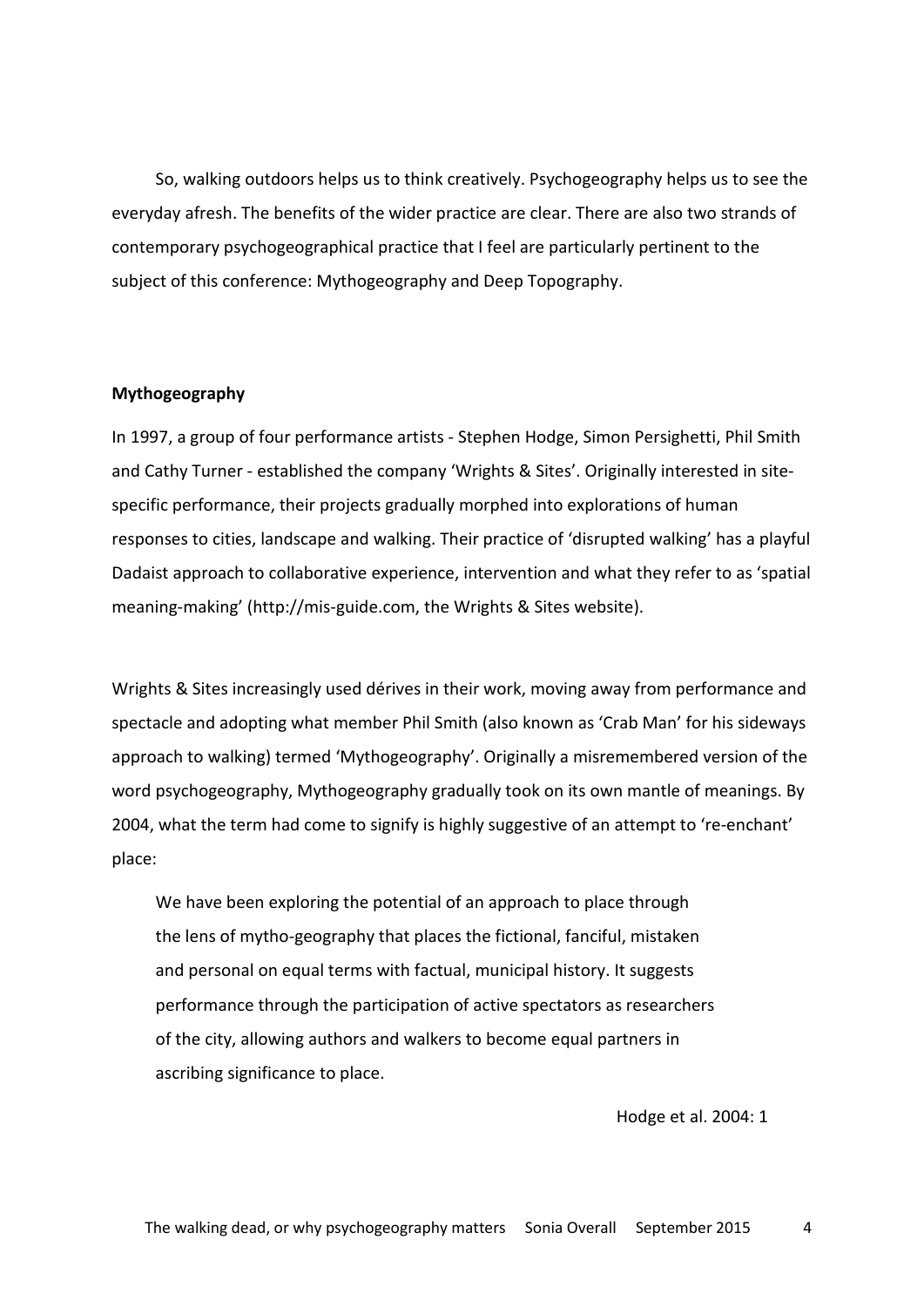As well as the dérive or drift, Wrights & Sites employed 'catapults' to disrupt a walk. Smith refers to his use of a taxi at the beginning of a long walk as what 'might charitably be interpreted as a catapult; a Lettriste device, an artificial stimulant a walker can use to disrupt themselves. Leap onto a bus or train without knowing the vehicle's destination, walk against the wind, follow the first animal you see' (Smith 2010: 44). The catapult is a useful item in the psychogeographer's toolbox.

In his own practice, and particularly in his recent publications, Smith has reemphasised the role of solitary walking: the psychogeographer as a lone figure traversing the urban landscape, seeking out evocative liminal spaces. In his books *Mythogeography* (Smith 2010) and O*n Walking…And Stalking Sebald* (Smith 2014), Smith revisits and revises past walks and interventions, most notably W.G. Sebald's Suffolk walks from *The Rings of Saturn*. In his article 'Psychogeography and Mythogeography: Currents in Radical Walking', Smith describes Mythogeography as 'a theorization of multiplicity and nobility that hangs on the texture, grit, sweat and emotion of individual journeys' (Smith 2015: 165). While these journeys can be collective, the uniqueness of the experience is what counts. By revisiting past walks, Smith is effectively exploring similarities and differences between these events. He is seeking out, and creating, palimpsest.

Wrights & Sites' adventures in walking led them to reject what they saw as 'the municipal interpretations of the city', an echo of the Situationists' rejection of prescriptive urban planning (Hodge et al 2004: 1). Wishing to extend their mythogeographic reading of the city across time as well as space, they pursued  $-$  and continue to do so  $-$  a countertouristic approach to walking. They described 'the burgeoning Heritage Industry' as 'dutifully concerned with historical accuracy and authentic reconstruction', but also accused it of employing 'the disingenuous and romantic sloganeering of the travel agent' (ibid.). In response, they produced a series of 'Mis-Guides', a 'disruption of city tour guides' that encouraged walkers to drift, 'seeking cities within cities', offering 'a forged passport to an 'other' city and a hyper-sensitised way of travelling the familiar one' (ibid.) Maps were also 'misused':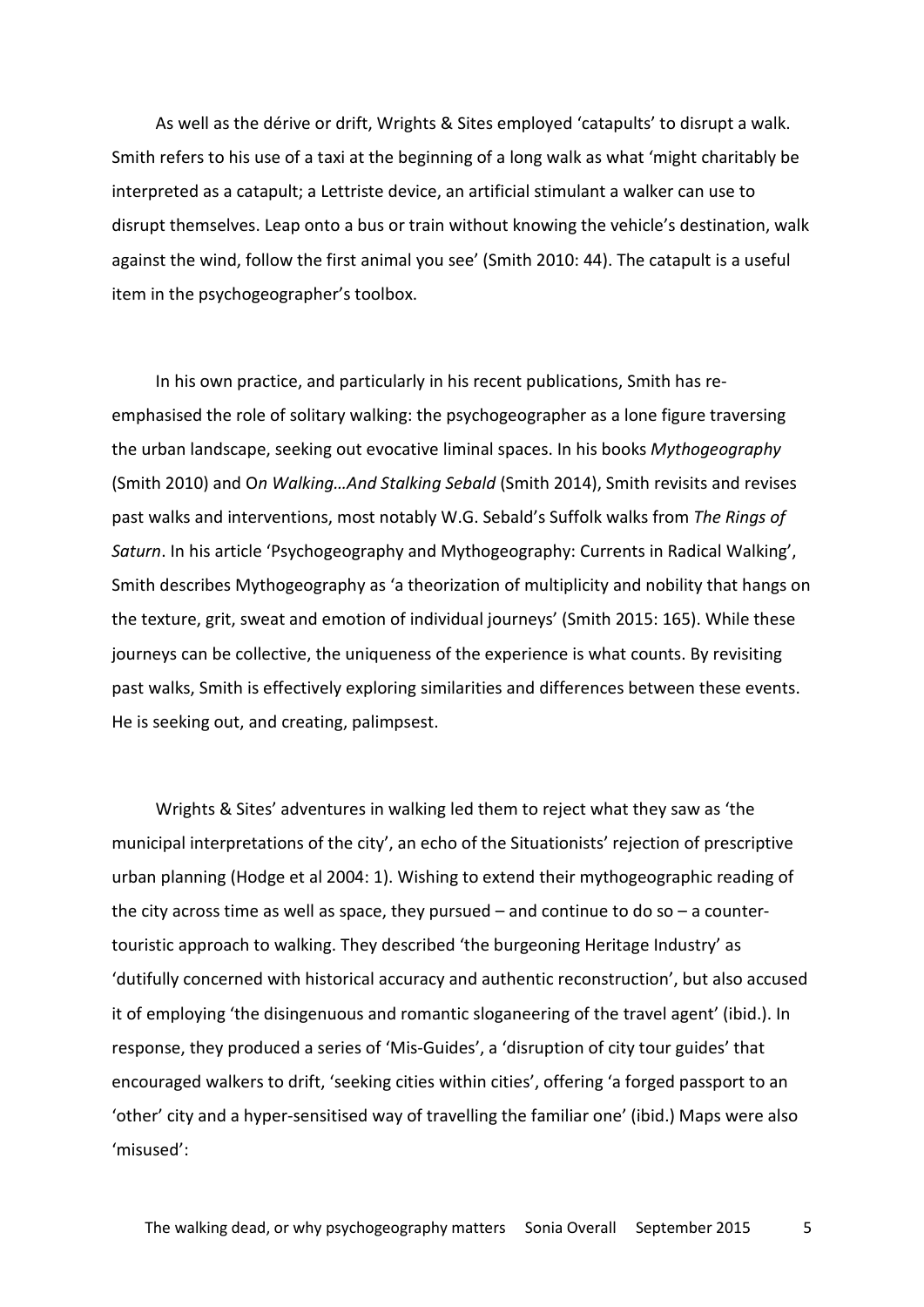An overlay of maps seems to challenge our notions of time and space in a landscape or cityscape of sky, water and earth, merging contours, fluctuating and colliding in the flow or contra-flow of daily life…Hence, the strange journeys we make, walking in a place we think we know but allowing in a sense of don't know.

Hodge et al. 2004: 1

This desire to see beyond the familiar and to reinterpret space; the overlay of maps and seeking the city 'within' the city: these are key psychogeographical concerns. Guy Debord refers to 'transposing maps of two different regions' in his 'Introduction to a Critique of Urban Geography', citing the example of using a map of London to negotiate a region of Germany. Using and misusing maps is a valuable and practical way of defamiliarising and re-enchanting place - and one I will return to later.

Smith took the MisGuide further with his quirky publication *Counter-Tourism: The Handbook* (Smith 2012) and its pocketbook companion. These books urge the heritage-lover to interact playfully and imaginatively with place – to give weight to the possible as well as the evidenced; to give story and history equal footing. Smith recently cited the growing influence of Mythogeography as a term, pointing out that it is becoming common currency in books, student projects, community events, lectures, blogs - and from today, this paper. It's a sign of a persistent interest in psychogeography and walking studies, of the practice of walking artists and the long-standing relationship between walking and writing. Smith says:

The variety of these practices, in tune with the mythogeographical principle of multiplicity, is consistent with a growing variegation of dérive -influenced activities, both in Britain and beyond, in the last decade. Just as mythogeography has escaped its organization, so these practices resist centralization.

#### Smith 2015: 170

Mythogeography is not a top-down movement, but it is taking up more room under the umbrella.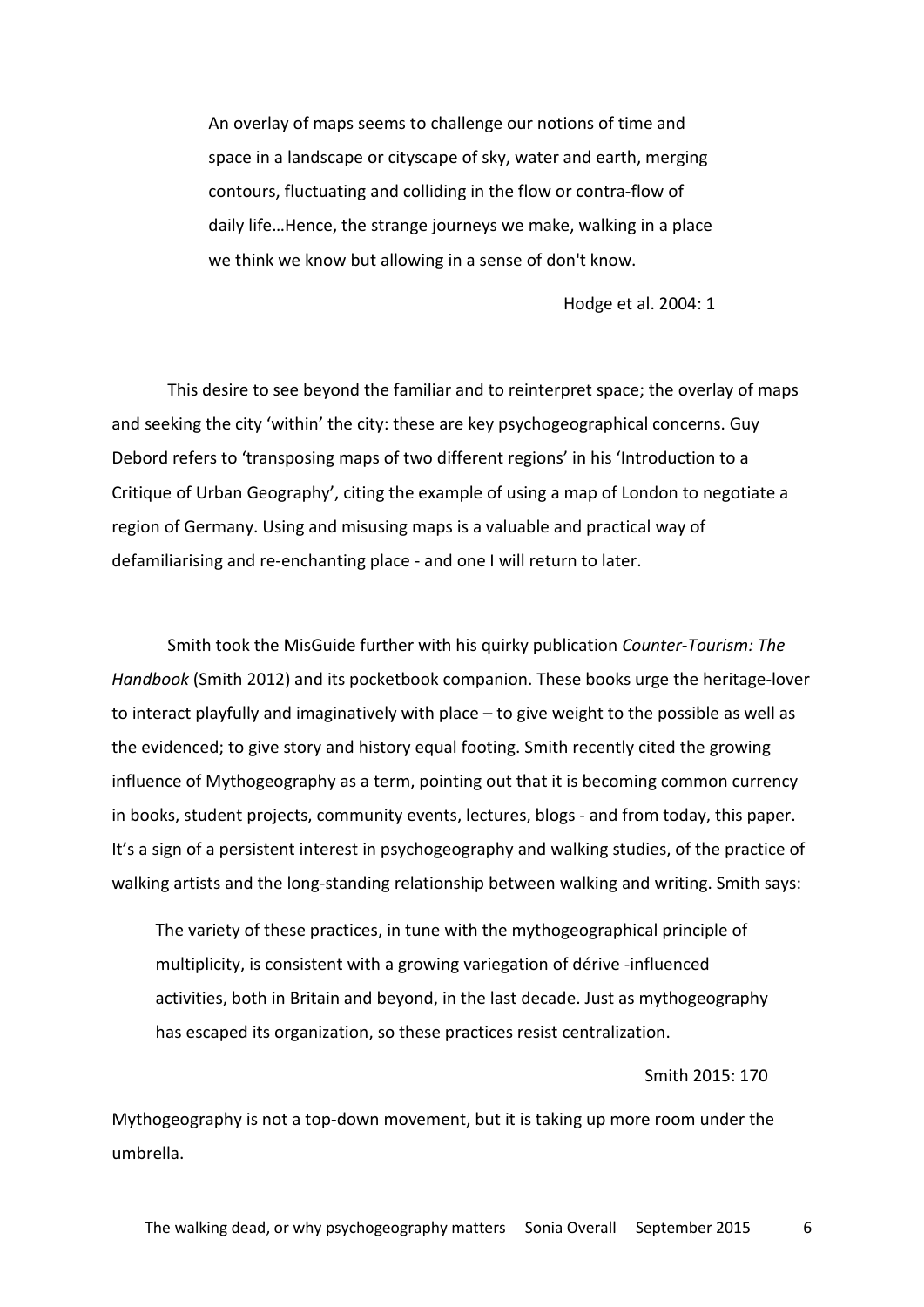As a way of seeing and exploring the world, Mythogeography's combination of pedestrian resistance and magical thinking has wide appeal. In a city like Canterbury, rich in historical importance, sacred spaces and heritage sites, Mythogeography's counter-touristic approach is also hugely refreshing. "Move along", say the signs and the roped-off areas; "look over here, walk this way, keep out. These are the dates and facts." But equally compelling are the possibilities, the overlooked or forgotten stories, the ghosts, folktales and urban legends that tell us so much about a place, its visitors and inhabitants.

#### **Deep Topography**

Deep Topography is a term employed by walker, collector and writer Nick Papadimitriou to describe his own practice. Papadimitriou has fostered an intense relationship with the landscape were he grew up, a place that continues to shape him and his interests. His recent book *Scarp* (Papadimitriou 2012) explores the 'lost county' of Middlesex and its borders, in particular the looming presence of an escarpment that gives the book its name. Papadimitriou has walked the area for twenty years, and his immediate impressions, ruminations on self and place, and fictional flights are combined with a deep study of local history, flora and fauna, and the buildings and objects he encounters. The book, along with a documentary film *The London Parambulator*, has caused a minor tectonic shift in the world of contemporary psychogeography and made Papadimitriou something of a cult figure.

What is so refreshing about Papadimitriou's brand of psychogeography is its equal embracing of the real and imagined, the removal of veils between the seen and unseen. This is not to be confused with the so-called 'occultism' of certain London Psychogeographers - Iain Sinclair and Peter Ackroyd in particular. Nor is it about earth mysteries and ley lines, although Papadimitriou would probably embrace these too – Deep Topography is a broad church. What Papadimitriou sees in the landscape is the collective memory of place; a vault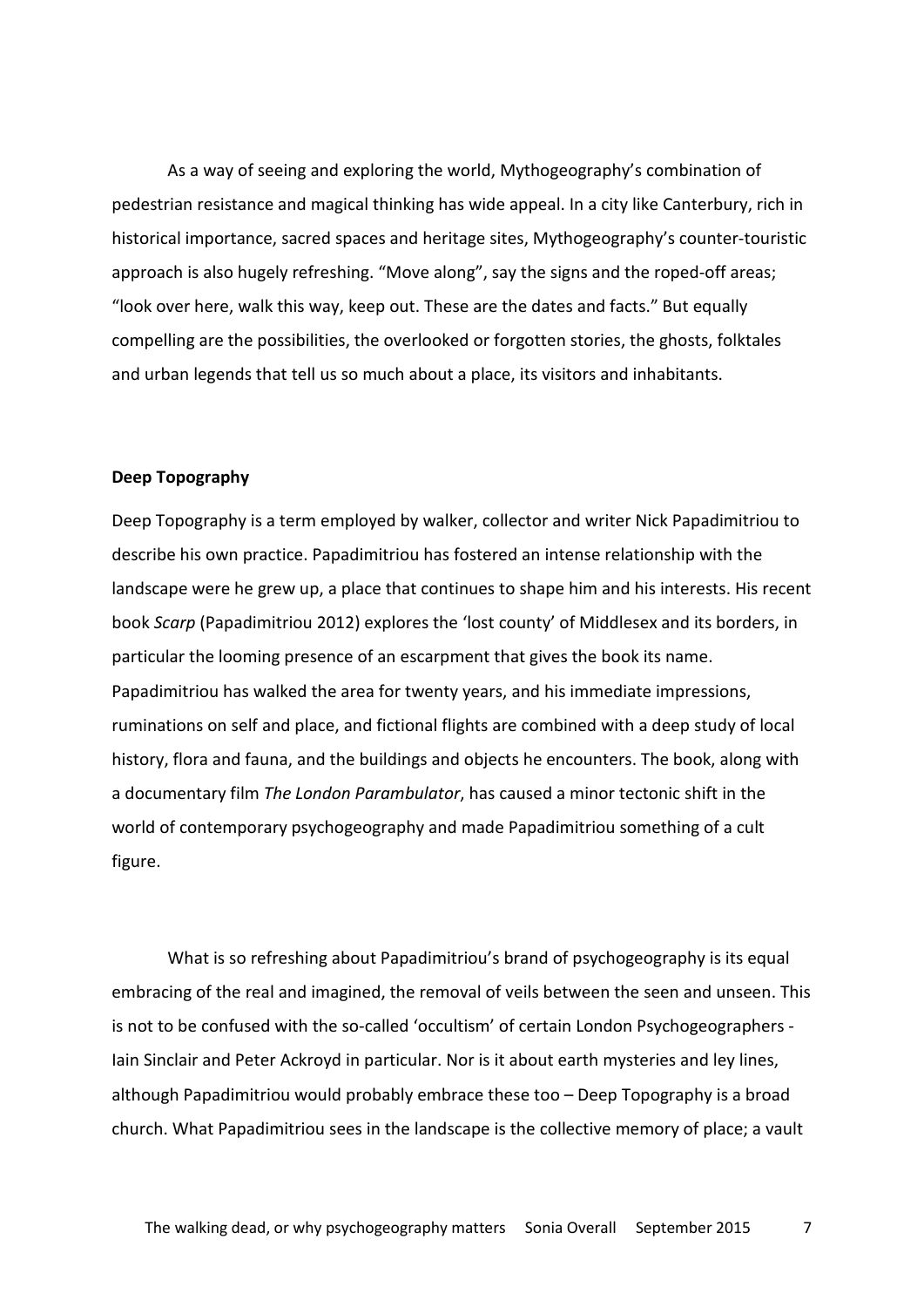of experiences and memories that can be accessed by attentive walking. Interviewed on a walk in the documentary, he says:

When I walk I seem to access all sorts of levels. Processes taking place under hedges, or the memories of people I've never known. They're memories that aren't mine, and yet they seem so tangible.

### Rogers 2009

Deep Topography enables Papadimitriou to constantly reassess his relationship with marginal and liminal spaces. He sees parallels between ancient temples and suburban water towers, and refers to bollards in a residential area as 'deep storage vats for regional memory' (ibid). It's a re-mystification of the habitual and man-made: an embracing of what is, has been and could be: a constant defamilarising. In this sense, Deep Topography draws on the 'mytho' of Mythogeography, accepting the individual experience, the imagined and fictitious along with the cherished historic and contemporary overlooked.

I hope I've sold you the ideas. But what can we do with them?

As we've seen, psychogeographical practices can enhance our experience of place, and walking will sharpen up our creative responses to it. It's a small step to adapt these into our teaching.

## **Psychogeography, learning & teaching**

Morag Rose, a co-founder of the Manchester-based Loiterers Resistance Movement, uses psychogeography as activism, but also believes in its pedagogic value. In her article 'Confessions of an Anarcho-Flâneuse', she remarks on 'the multi-sensual relationship between self, space and left-behind traces: the reason…walking has terrific power as a kinaesthetic and learning tool' (Rose 2015: 147).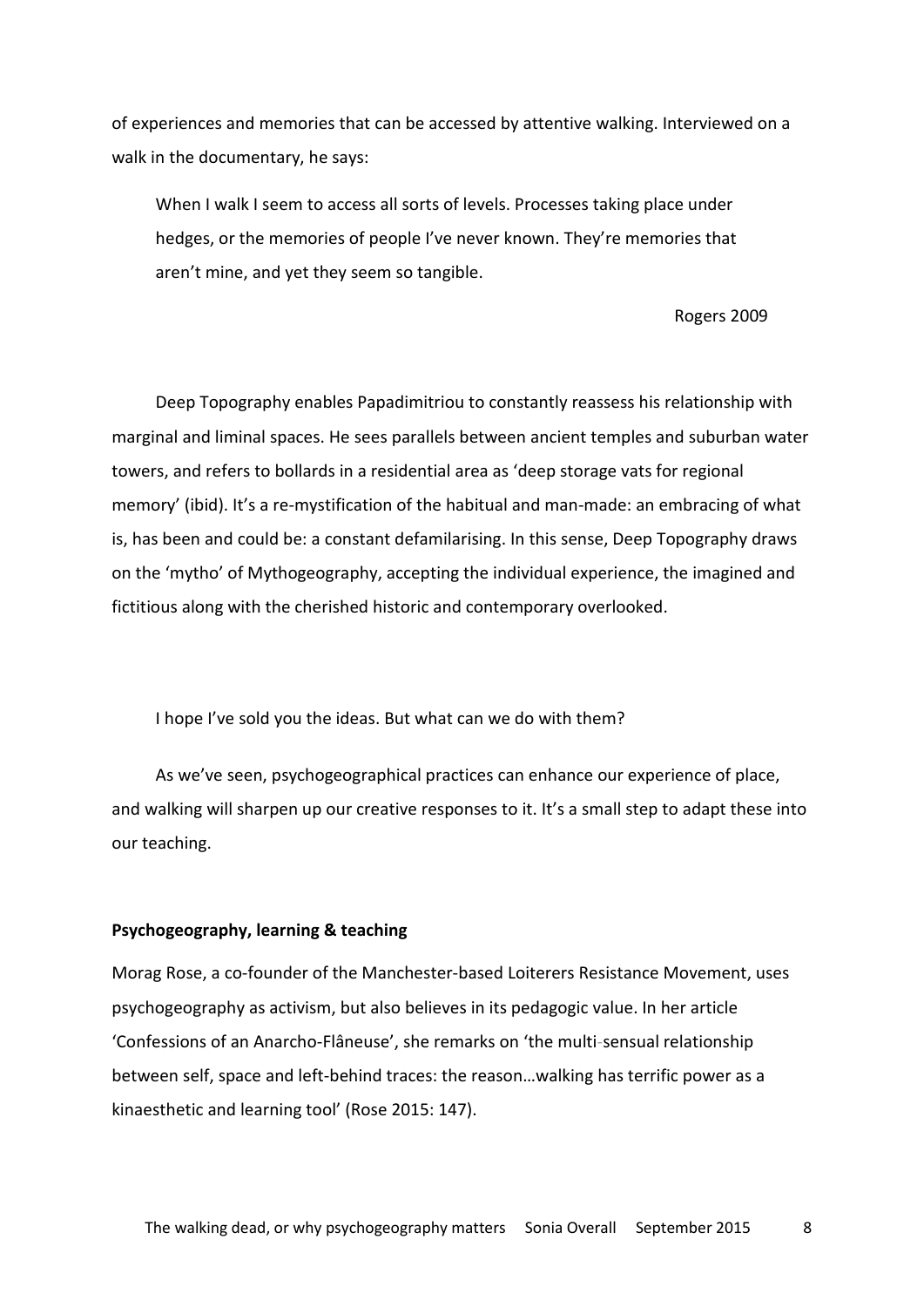Taking teaching out of the seminar room, and recording, observing and exploring beyond the prescribed or habitual, can help to free thought, inspire creativity and enhance problem-solving: useful skills in any academic discipline.

Here are some items from my toolbox that I have used with writing students and interdisciplinary groups. I hope you find them useful.

# **A dérive – with instructions**

suitable for individuals, pairs or groups of three

- Take time to observe.
- Stand still and listen.
- Walk at different speeds.
- Interact with spaces, or other people.
- Write down what is seen, heard and overheard.
- Note the affect of different places on self and others.
- Take notes while in motion as well as pausing.
- Walk 'against the current'. If a crowd is surging in one direction, walk the opposite way.
- Ignore directional signage look instead for any alternative text or images to follow.
- Be led by anything that interests.
- Walk in any way that is not prescribed by crowds, street furniture or habit.
- Look up above street level, and down at feet.
- Be prepared to look behind and under street furniture if necessary.
- Treat all buildings and obstacles equally, rather than be led by landmarks.

If appropriate, add exercises, prompts or seed words to encourage participants to respond

in specific ways (I use writing prompts with creative writing students).

# **A group dérive – searching for synchronicity**

suitable for groups of three to six

- Dérive as a group. Look for a thread running between places you visit, scenes, people or objects. Record anything that strikes you as interesting or unusual.
- As you walk, discuss your findings and observations. What themes emerge?
- Create a 'narrative' for your dérive to recount later. Shape this narrative so that it can be told by the group, or agree on a written account.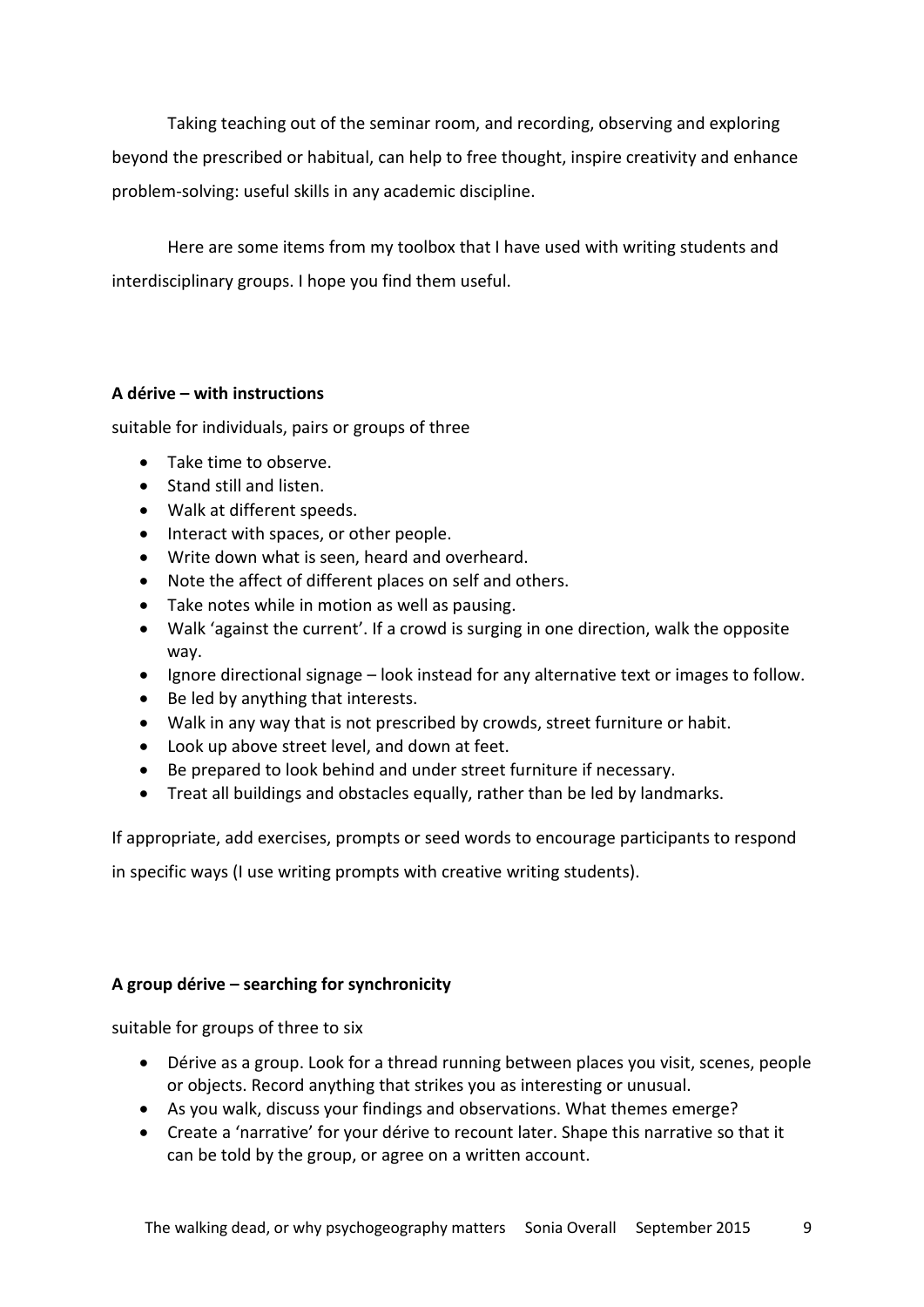## **Add constraints or catapults**

- Give dérive participants randomly-generated directions to get them started in different directions.
- Flip a coin to decide on directions at junctions.
- Use the 'wrong' map. Negotiate one town using the map of another.
- At the end of a dérive, look at a London tube map. Using your current location as Victoria, navigate the streets in search of Liverpool Street Station.
- Treat your dérive like a scavenger hunt. While walking, focus on finding a particular element: a shade of blue, conversations in graffiti, overlooked objects or markings underfoot. Don't collect – just absorb and record.

# **Sonia Overall**

School of Humanities Canterbury Christ Church University soniaoverall@canterbury.ac.uk www.soniaoverall.net